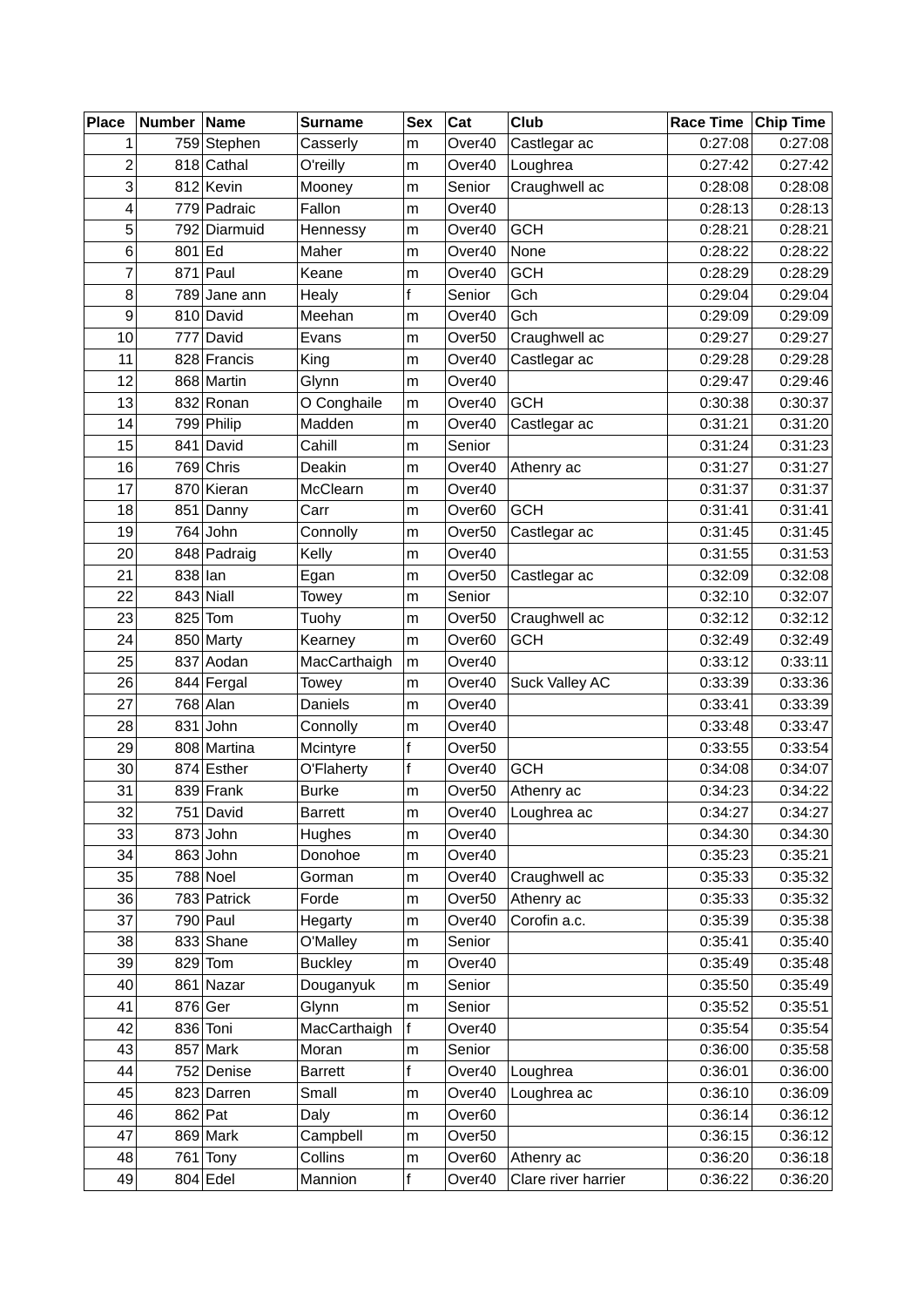| 50 |     | $793$ Mary      | Kealy          | $\mathsf f$  | Over <sub>50</sub> | Galway city harriers    | 0:36:22 | 0:36:20 |
|----|-----|-----------------|----------------|--------------|--------------------|-------------------------|---------|---------|
| 51 |     | 815 David       | Noone          | m            | Senior             |                         | 0:36:25 | 0:36:23 |
| 52 |     | 758 Michael     | Carroll        | m            | Over40             | N/a                     | 0:36:44 | 0:36:42 |
| 53 |     | 782 Niamh       | Flavin         | $\mathsf{f}$ | Over40             |                         | 0:36:57 | 0:36:55 |
| 54 | 854 | Tim             | Geraghty       | m            | Over40             |                         | 0:37:40 | 0:37:35 |
| 55 |     | 775 Gerard      | Donohue        | m            | Over <sub>50</sub> |                         | 0:37:44 | 0:37:38 |
| 56 |     | $754$ Frank     | Cahalan        | m            | Over40             | Loughrea ac             | 0:37:44 | 0:37:38 |
| 57 |     | 864 Michelle    | Tuohy          | f            | Senior             | Athenry AC              | 0:38:02 | 0:37:58 |
| 58 |     | 820 Marion      | Roeleveld      | $\mathsf f$  | Over40             | N/a                     | 0:38:15 | 0:38:11 |
| 59 |     | 826 Mary        | Woulfe         | f            | Over40             | Craughwell ac           | 0:38:22 | 0:38:18 |
| 60 |     | $855$ John      | Hynes          | m            | Senior             |                         | 0:38:25 | 0:38:20 |
| 61 |     | 834 Ray         | Conerney       | m            | Over40             |                         | 0:38:25 | 0:38:21 |
| 62 |     | $824$ Jamie     | <b>Stewart</b> | m            | Senior             |                         | 0:38:37 | 0:38:33 |
| 63 |     | 802 Janelle     | Malone         | $\mathbf f$  | Over40             |                         | 0:39:17 | 0:39:12 |
| 64 |     | 860 Jarlath     | Fitzgerald     | m            | Over <sub>50</sub> | Loughrea                | 0:39:21 | 0:39:18 |
| 65 |     | $849$ James     | Lundon         | m            | Over <sub>50</sub> | Athenry ac              | 0:39:52 | 0:39:47 |
| 66 |     | $835$ James     | Duffin         | m            | Senior             | Craughwell ac           | 0:39:59 | 0:39:55 |
| 67 |     | 878 Kenny       | Greaney        | m            | Over40             |                         | 0:39:59 | 0:39:55 |
| 68 |     | $821$ John      | Ryan           | m            | Over40             |                         | 0:40:12 | 0:40:09 |
| 69 |     | 803 Ciara       | Mannion        | $\mathsf{f}$ | Over40             | Ardrahan                | 0:40:23 | 0:40:19 |
| 70 |     | 781 Adrian      | Fehily         | m            | Over40             |                         | 0:40:49 | 0:40:46 |
| 71 |     | $877$ Pat       | Roberts        | m            | Over40             | East Galway             | 0:41:15 | 0:41:11 |
| 72 |     | 859 Brigid      | Fahy           | $\mathsf f$  | Over <sub>50</sub> |                         | 0:41:30 | 0:41:29 |
| 73 |     | 840 Maeve       | Noone          | $\mathbf f$  | Over <sub>50</sub> | Athenry ac              | 0:41:34 | 0:41:28 |
| 74 |     | $786$ Jack      | Gibbons        | m            | Senior             |                         | 0:41:39 | 0:41:36 |
| 75 |     | 842 Rena        | Deely          | $\mathsf{f}$ | Over <sub>50</sub> |                         | 0:41:47 | 0:41:43 |
| 76 |     | 787 Aideen      | Gillespie      | $\mathbf f$  | Over40             | Craughwell ac           | 0:41:50 | 0:41:45 |
| 77 |     | 780 Peter       | Feeney         | m            | Over40             |                         | 0:41:54 | 0:41:49 |
| 78 |     | 858 Nicky       | Curran         | m            | Senior             |                         | 0:42:08 | 0:42:05 |
| 79 |     | 817 Ashling     | O'malley       | f            | Senior             |                         | 0:42:29 | 0:42:25 |
| 80 |     | 819 Eoin        | O'sullivan     | m            | Over40             | Athenry                 | 0:42:29 | 0:42:26 |
| 81 |     | 866 Colm        | O'Donnell      | m            | Over <sub>50</sub> | Loughrea ac             | 0:42:33 | 0:42:28 |
| 82 |     | 785 Nikolay     | Gadzhev        | m            | Over40             |                         | 0:42:35 | 0:42:34 |
| 83 |     | 776 Karen       | Donohue        | f            | Over40             |                         | 0:42:58 | 0:42:53 |
| 84 |     | $778$ Irene     | Fallon         | f            | Over <sub>50</sub> | Craughwell ac           | 0:43:23 | 0:43:18 |
| 85 |     | 760 Simon-peter | Colbert        | m            | Over40             |                         | 0:43:23 | 0:43:17 |
| 86 |     | 822 Myriam      | Shaughnessy    | f            | Over40             | N/a                     | 0:43:28 | 0:43:22 |
| 87 |     | 867 Atticus     | <b>Barrett</b> | m            | Junior             | Loughrea ac             | 0:43:42 | 0:43:37 |
| 88 |     | 807 Claudia     | Mcguinness     | $\mathsf f$  | Junior             | Predator triathlon club | 0:44:08 | 0:44:03 |
| 89 |     | 830 Louise      | Cannon         | f            | Over40             |                         | 0:44:21 | 0:44:16 |
| 90 |     | 798 Aislin      | Le provost     | $\mathsf{f}$ | Over40             |                         | 0:44:26 | 0:44:24 |
| 92 |     | 872 Fearghal    | Caffrey        | m            | Over40             | Loughrea                | 0:44:34 | 0:44:30 |
| 91 |     | $853$ John      | O'Malley       | m            | Over <sub>50</sub> | <b>LAC</b>              | 0:44:34 | 0:44:30 |
| 93 |     | $784$ Sean      | Freeney        | m            | Over40             | Athenry ac              | 0:44:48 | 0:44:42 |
| 94 |     | 805 Andrew      | Mcghee         | m            | Senior             | Wokajo ac               | 0:45:08 | 0:45:04 |
| 95 |     | 796 Eoin        | Kelly          | m            | Senior             |                         | 0:45:17 | 0:45:12 |
| 96 |     | 846 Gregory     | Lawless        | m            | Senior             |                         | 0:45:22 | 0:45:16 |
| 97 |     | 865 Majella     | Cummins        | f            | Over <sub>50</sub> | Athenry AC              | 0:45:24 | 0:45:16 |
| 98 |     | 773 Ashling     | Donnellan      | $\mathsf f$  | Over40             |                         | 0:45:35 | 0:45:30 |
| 99 |     | 856 Marian      | Fahy           | f            | Senior             |                         | 0:45:56 | 0:45:50 |